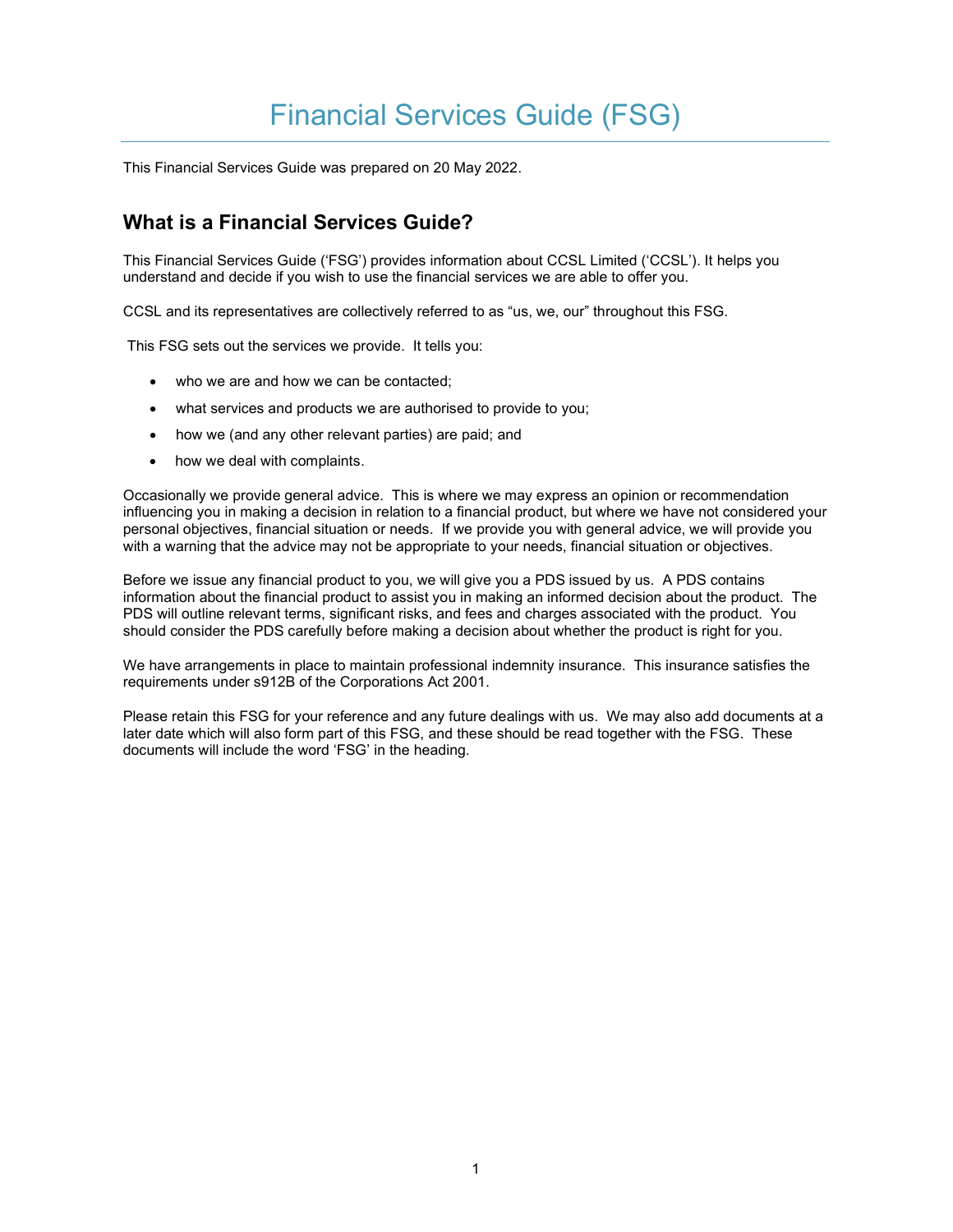# Who will be providing the financial services to you?

#### The Licensee

CCSL is an Australian Financial Services Licensee (AFSL number 287084), an APRA regulated Registrable Superannuation Entity Licensee (RSEL number L0000758) and trustee of a number of APRA regulated superannuation funds.

CCSL is responsible for the financial services that it, and its representatives, provide to you. We are also responsible for, and authorise, the content and distribution of this FSG.

Our contact details are as follows:

| Licensee name:      | <b>CCSL Limited</b>                               |
|---------------------|---------------------------------------------------|
| <b>AFSL number:</b> | 287084                                            |
| <b>Address:</b>     | Level 9, 2 Southbank Boulevard Southbank Vic 3006 |
| Website:            | https://diversa.com.au/                           |
| Phone:              | +61390972800                                      |
| Email:              | contact@diversa.com.au                            |

If you have any questions about this FSG or our services, you can contact us using the contact information above.

#### On whose behalf do we act?

As we are a product issuer, we act on our own behalf when we provide financial services to you. We do not act on your behalf.

#### What services and products are we authorised to provide to you?

We are authorised by our AFSL to provide general financial product advice in relation to basic deposit products, investment life insurance products (as well as any products issued by a Registered Life Insurance Company that are backed by one or more of its statutory funds), interests in managed investment schemes excluding investor directed portfolio services, and superannuation products.

We are also authorised to issue superannuation products, to deal on behalf of another in relation to basic deposit products and investment life insurance products, and to provide a superannuation trustee service. We are authorised by our AFSL to provide these services and products to both retail and wholesale clients.

We will only provide you with general advice and dealing services in relation to our products and those products issued by our related entities. We will not provide you with general advice or dealing services in relation to products issued by financial services providers that are not related to us. There is an important difference between 'general advice' and 'personal advice'. We will only provide you with factual information or general advice regarding certain financial products. In providing general advice we do not take into account your particular objectives, financial situation or needs. We are not authorised under our AFSL to provide you with personal advice.

In providing our services, other financial matters may arise, however, we are not authorised to assist with any financial products and services except those explained above. You should seek specific advice from the appropriate professionals on other matters relevant to you.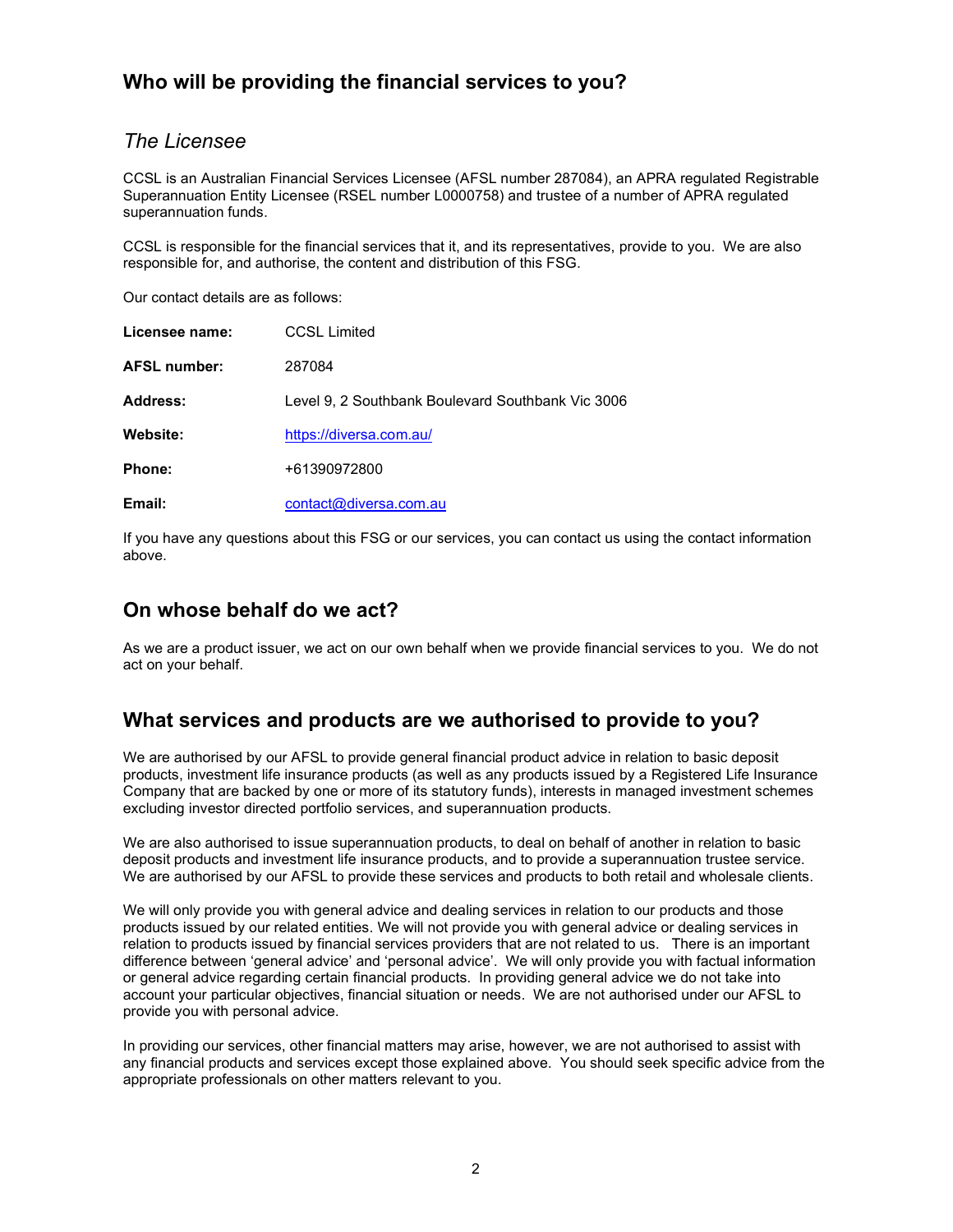# What fees and commissions are payable to us?

CCSL does not charge you for the provision of general advice. CCSL receives fees for acting as trustee of each superannuation fund of which it is the trustee. Details of these fees are set out in the PDS for each superannuation fund of which CCSL is the trustee and can be obtained upon request free of charge by contacting us using the details set out above.

You may request more details about the way we are remunerated within a reasonable time after receiving this document.

# How are we and third parties remunerated?

CCSL's directors and employees (including any employees of a related body corporate) are remunerated by salary and may also be awarded an annual bonus which may comprise fixed and variable components, and cash benefits.

Bonuses will depend on the achievement of performance targets including the delivery of best outcomes for members.

CCSL's shareholders (including any shareholders of a related body corporate) will also receive a benefit based on the CCSL's ongoing company performance.

You may request more details about the way these people or entities are remunerated within a reasonable time after receiving this document and before any financial services are given to you.

By using or continuing to use our services, you agree that:

- 1. All fees and charges received by us as described in this FSG (other than third party fees and charges) are a benefit given to us by you, in exchange for the services provided by us.
- 2. We do not charge asset-based fees where you are investing using borrowed money.
- 3. You understand, consent to, authorise and direct us to charge you in this way.